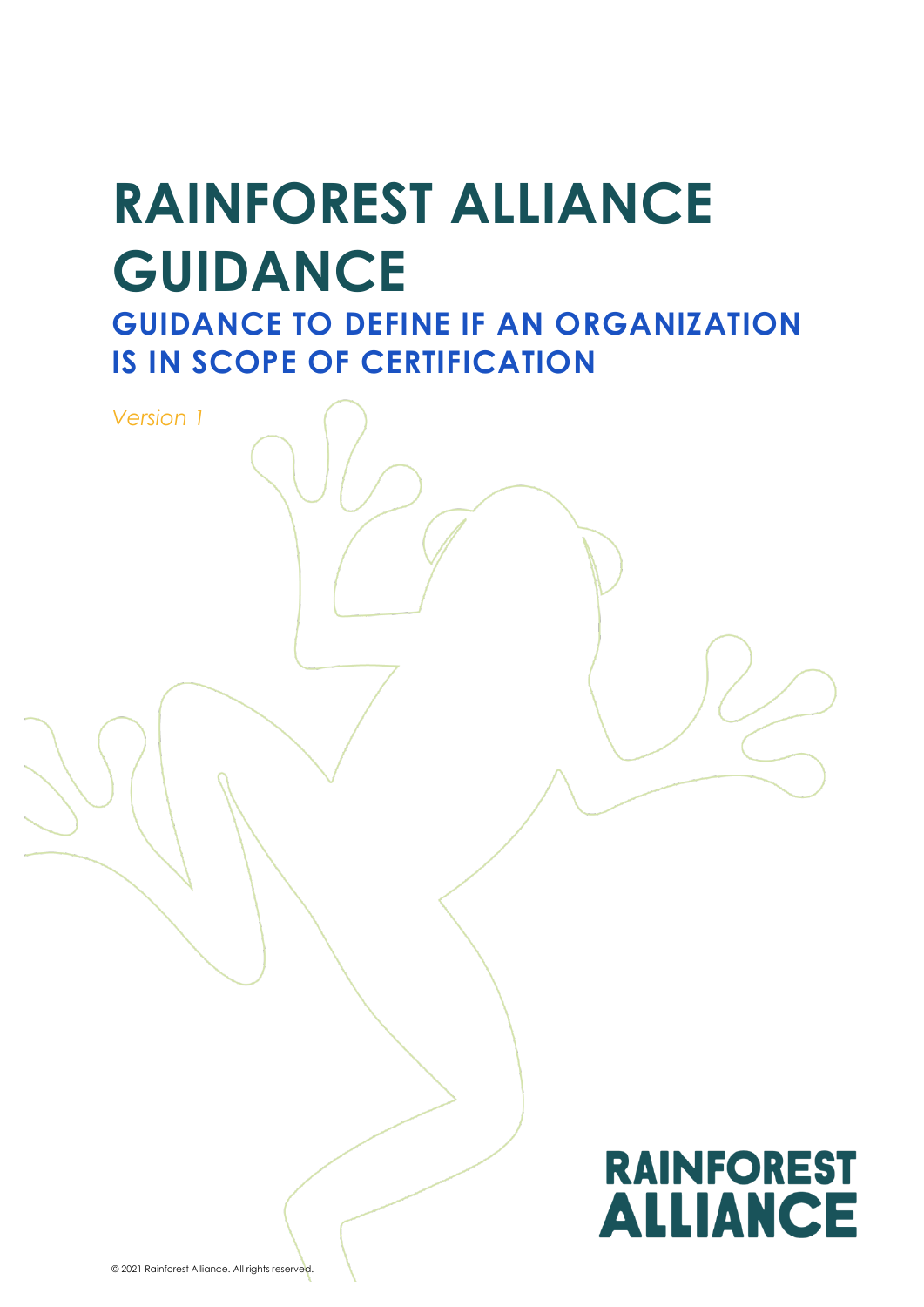

#### Translation Disclaimer

For any question related to the precise meaning of the information contained in the translation, please refer to the English official version for clarification. Any discrepancies or differences in meaning due to translation are not binding and have no effect for auditing or certification purposes.

#### More information?

For more information about the Rainforest Alliance, visit [www.rainforest-alliance.org](http://www.rainforest-alliance.org/) or contact [info@ra.org](mailto:info@ra.org)

| <b>Document Name:</b>                                                                                         |                   | <b>Document Code:</b>               | Version:             |
|---------------------------------------------------------------------------------------------------------------|-------------------|-------------------------------------|----------------------|
| Guidance to define if an<br>Organization is in Scope of<br>Certification                                      |                   | SA-G-GA-43-V1                       | V.1.0                |
| Date of first<br>publication:                                                                                 | Date of revision: | <b>Valid From:</b>                  | Expires by:          |
| January 31, 2022                                                                                              | N/A               | January 31, 2022                    | Until further notice |
| Developed by:                                                                                                 |                   | Approved by:                        |                      |
| Rainforest Alliance Department Standards Director of Standards and Assurance<br>and Assurance                 |                   |                                     |                      |
| Linked to:                                                                                                    |                   |                                     |                      |
| 2020 Rainforest Alliance Certification and Auditing Rules                                                     |                   |                                     |                      |
| <b>Replaces:</b>                                                                                              |                   |                                     |                      |
| N/A                                                                                                           |                   |                                     |                      |
| <b>Applicable to:</b>                                                                                         |                   |                                     |                      |
| (prospective) Certificate Holders                                                                             |                   |                                     |                      |
| Country/Region:                                                                                               |                   |                                     |                      |
| Global                                                                                                        |                   |                                     |                      |
| Crop:                                                                                                         |                   | Type of Certification:              |                      |
| All crops in the scope of the Rainforest<br>Alliance certification system; please see<br>Certification Rules. |                   | Farm and Supply Chain certification |                      |
|                                                                                                               |                   |                                     |                      |

This guidance document is non-binding. This means that this document provides important information to help readers understand, interpret and implement the requirements set out in the documents listed in the section "linked to" above. However, following the guidance in this document is not mandatory.

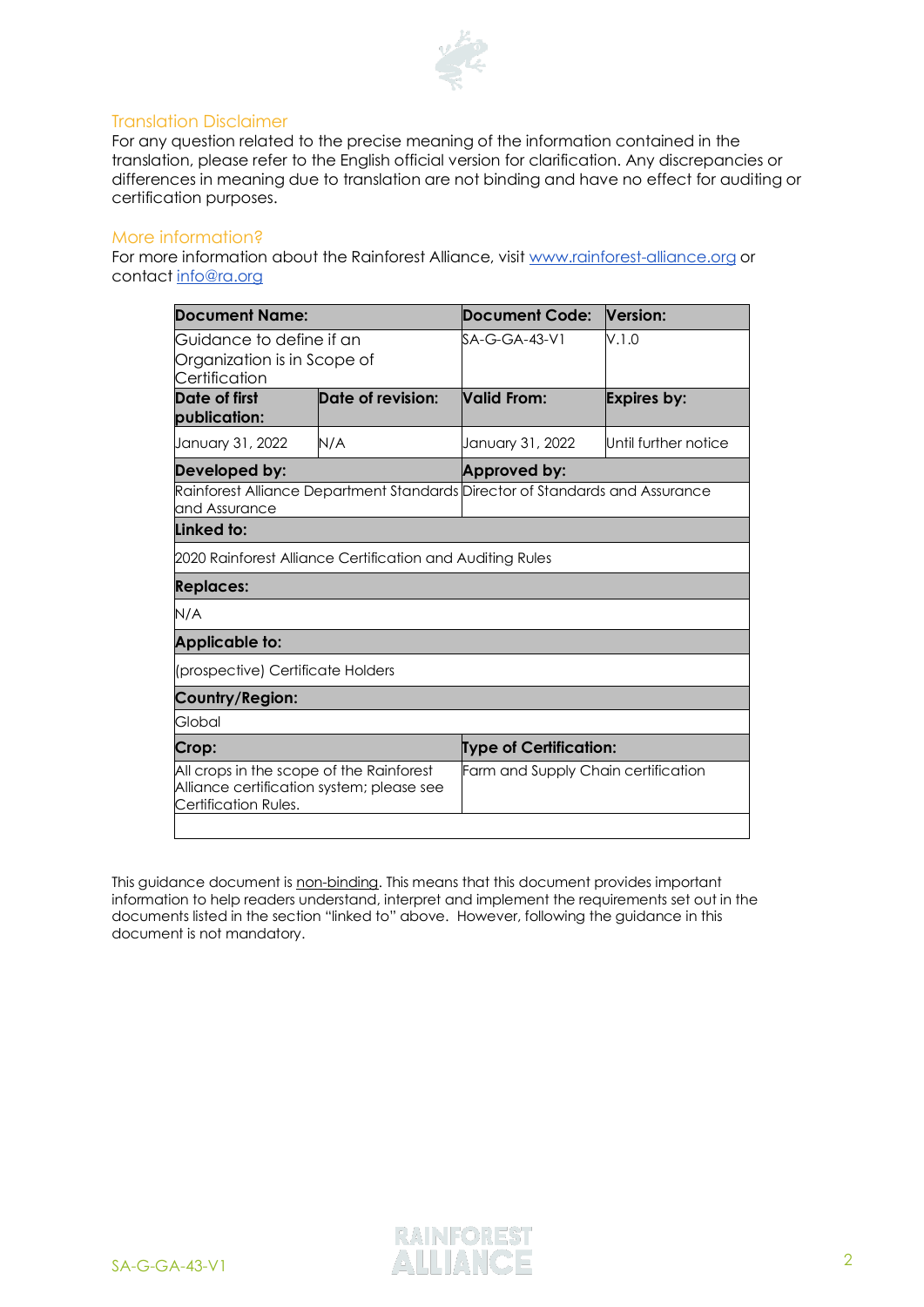

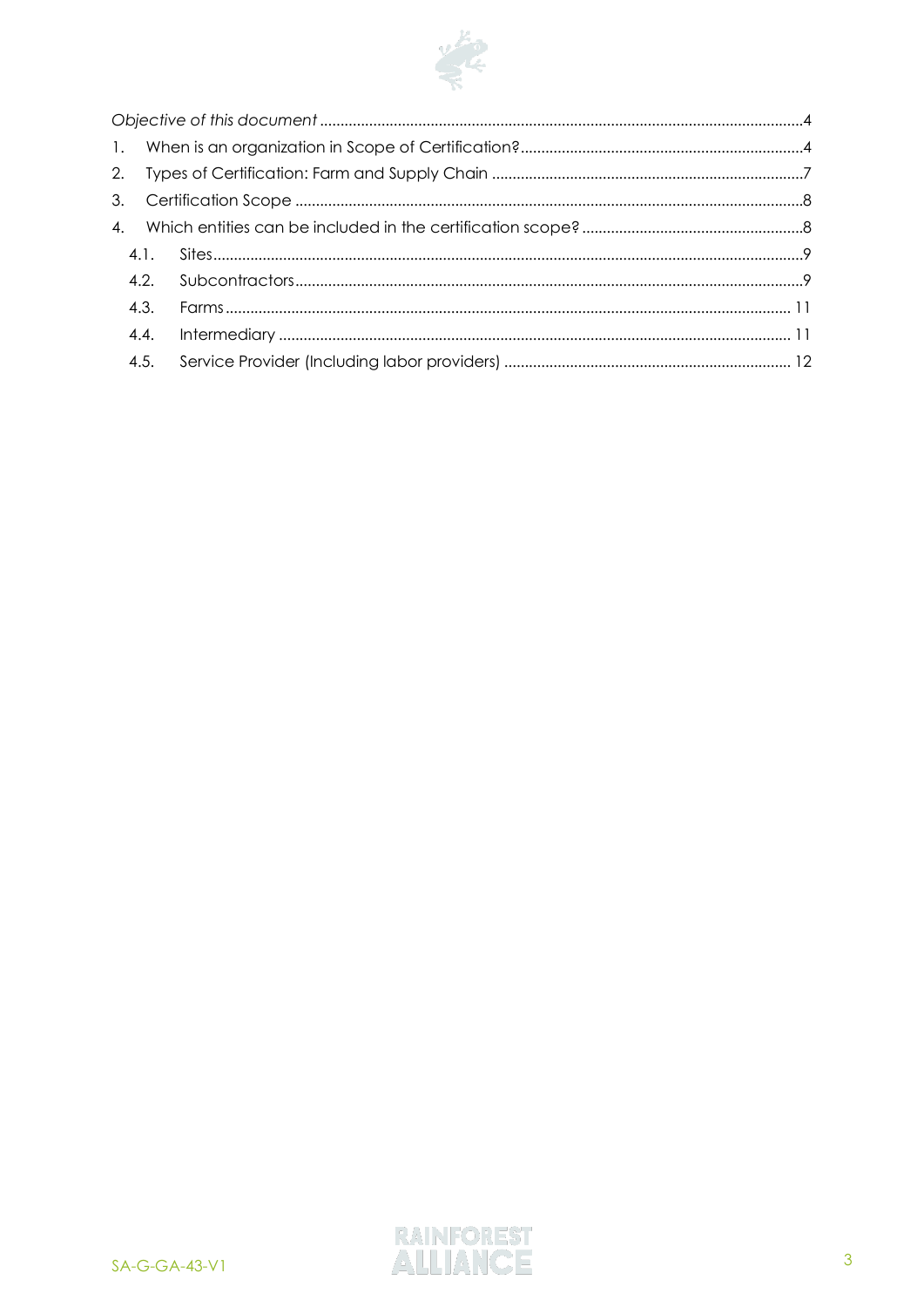

#### <span id="page-3-0"></span>*OBJECTIVE OF THIS DOCUMENT*

The objective of this document is to support organizations in determining whether they need to register and get certified under the 2020 Rainforest Alliance Certification Program **prior** to the organization registering in the Rainforest Alliance Certification Platform (RACP).

Several factors influence whether an organization is in **scope of certification**. The following guidance therefore helps organizations understand in which case registration and/or certification is applicable.

### <span id="page-3-1"></span>**1. WHEN IS AN ORGANIZATION IN SCOPE OF CERTIFICATION?**

The factors that influence whether an organization needs to go through registration and get certified (i.e., is in scope of certification) depend on the types of activities an organization is involved in.

In general, an organization is **in scope of certification** if **any** of the following apply:

- They are involved in farming activities
- They are involved in physical handling of certified products (e.g., packing, processing)
- They take legal ownership of certified products (e.g., trading)

In general, an organization is **out of scope of certification** if **any** of the following apply:

- They store or transport certified products without making any modification to the product or the packaging (transport, most warehousing). For more information on which warehouses are in/out of scope of certification please refer to the table further below.
- They handle/distribute a final consumer product between the final product manufacturer and retailer and do not make any modifications to the final consumer product. Retailers may still be in scope of certification depending on their activities. Please see further below when this might be the case.

Organizations that are out of scope of certification do **not need to register in the RACP or get certified**. They also do not need to keep traceability of certified products.

Some **brand owners** are also **in scope of certification** if the following apply:

They are involved in the manufacturing, processing, packing or otherwise handling of the finished consumer products sold under their own brand.

Brand owners in scope of certification must register in the RACP and obtain a certificate. For further details please Please refer to this [decision tree.](https://www.rainforest-alliance.org/resource-item/brand-owner-decision-tree/)

Some r**etailers** are **in scope of certification** if both of the following apply:

- They are involved in selling Rainforest Alliance Certified products as private label or as non-branded products (in this case the retailer is considered a brand owner)
- They actively manage purchasing contracts for certified volumes

Retailers in scope of certification must register in the RACP and obtain a certificate. For further details please refer to this [decision tree.](https://www.rainforest-alliance.org/business/wp-content/uploads/2021/01/retailer-certification-decision-tree.pdf)

The table below provides examples of these activities and indicates when organizations that perform them are required to register and get certified. **Please note,** if these activities are outsourced to other organizations such as **subcontractors, intermediaries, or service providers,** registration and certification may be done by the contracting organization on behalf of the

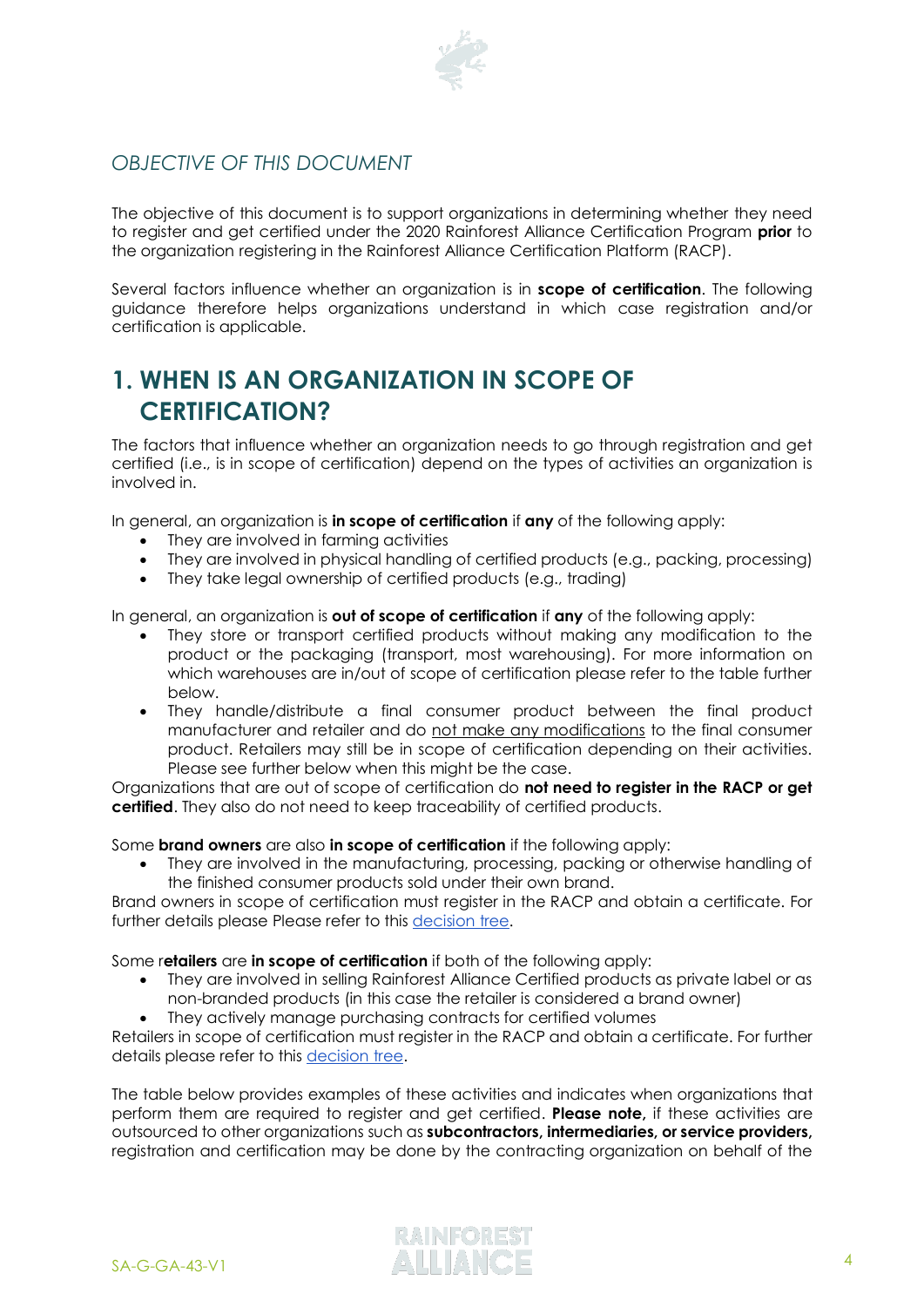

contracted organization, or by the provider directly**.** More information on this can be found in the section 'Which entities can be included in my certification scope' below.

If you don't see the activities performed by your organization on the table below, please reach out to [customersuccess@ra.org](mailto:customersuccess@ra.org) for further guidance.

| <b>Type of</b><br>Organization      | <b>Activities</b>                                                                                                                                                                                                                                                                                                                                              | <b>Registration</b><br>required | <b>Certification</b><br>required |
|-------------------------------------|----------------------------------------------------------------------------------------------------------------------------------------------------------------------------------------------------------------------------------------------------------------------------------------------------------------------------------------------------------------|---------------------------------|----------------------------------|
| Farm<br>Organization                | Farming<br>All farming activities used for<br>agricultural production as well as<br>processing activities of certified<br>volumes on farm level.                                                                                                                                                                                                               |                                 |                                  |
|                                     | Example: Coffee beans being grown<br>on a coffee plantation.                                                                                                                                                                                                                                                                                                   | Yes                             | Yes                              |
| <b>Supply Chain</b><br><b>Actor</b> | Packing<br>The action or process of putting<br>products into a package. Packing<br>takes place at different stages in the<br>supply chain and includes final<br>consumer product packing.                                                                                                                                                                      |                                 |                                  |
|                                     | Example 1: A packer receives green<br>coffee in jute bags. The jute bags are<br>opened, and green coffee is re-<br>bagged into bigger bags.                                                                                                                                                                                                                    | Yes                             | Yes                              |
|                                     | Example 2: A packer receives an<br>already packed chocolate and puts it<br>in an outer box (or bigger pack) on<br>which he applies the seal.                                                                                                                                                                                                                   | Yes                             | Yes                              |
|                                     | Trading (e.g., importing,<br>exporting)<br>The process of purchasing and selling<br>certified product without modifying or<br>physically touching the certified<br>product.                                                                                                                                                                                    |                                 |                                  |
|                                     | Example 1: A cocoa exporter buying<br>and selling cocoa powder.                                                                                                                                                                                                                                                                                                | Yes                             | Yes                              |
|                                     | Example 2: A coffee exporter buying<br>and selling green coffee.                                                                                                                                                                                                                                                                                               | Yes                             | Yes                              |
|                                     | Intracompany finance entities<br>An entity solely responsible for the<br>payment of the Rainforest Alliance<br>Certified product that is underneath<br>the same legal structure with the actual<br>certificate holder. The payment entity<br>does not make purchasing contracts<br>and decisions with regards to the<br>Rainforest Alliance Certified product. |                                 |                                  |
|                                     | Example: Organization X has multiple<br>sites in one region, site A handles all<br>purchase and sale contracts and<br>dictates volumes of Rainforest Alliance<br>certified product purchased. Site B<br>facilitates the payment on behalf of site<br>A to suppliers. In this case site B does<br>not require certification.                                    | No                              | <b>No</b>                        |

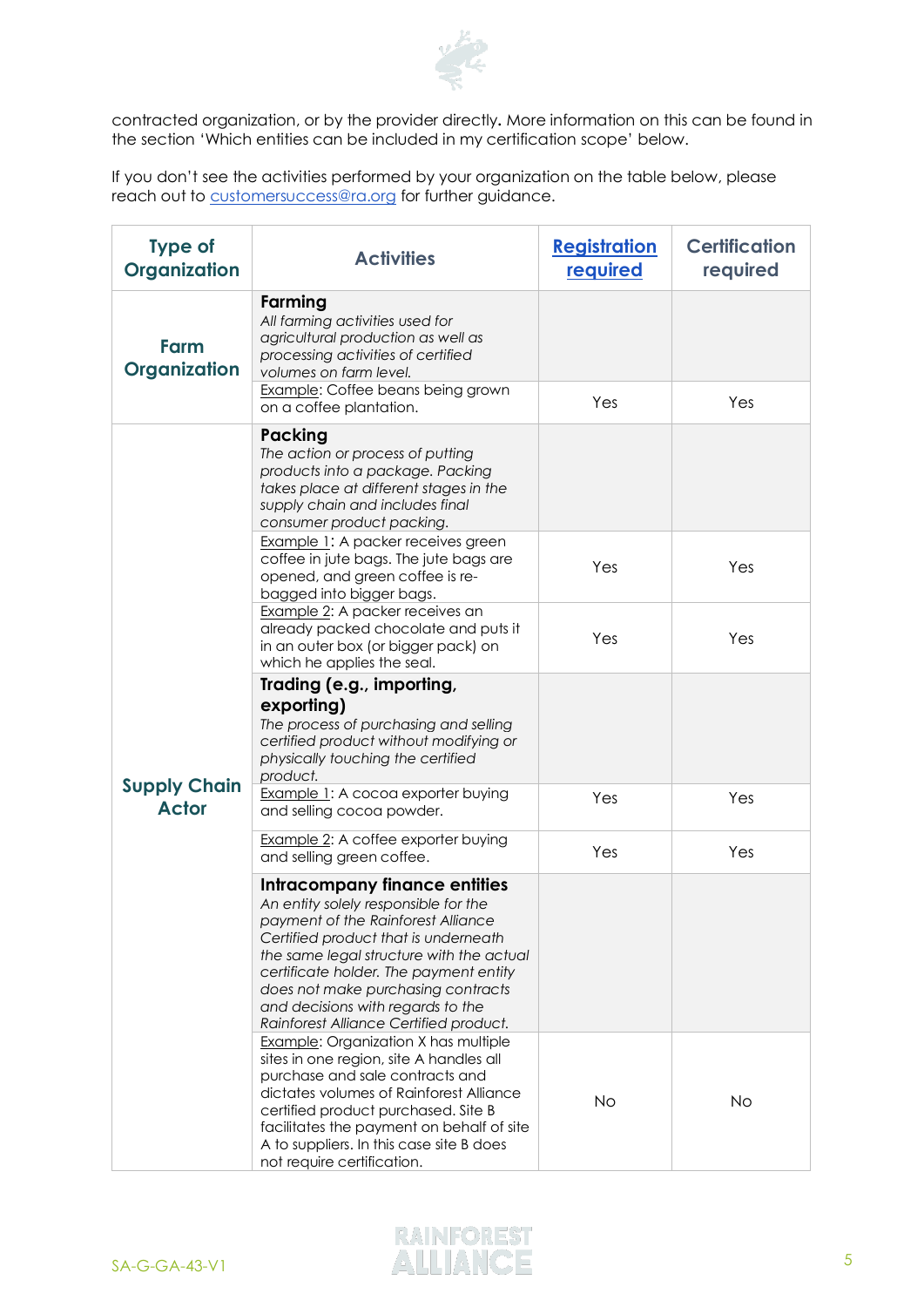

|                     | Processing<br>The process of physically altering<br>certified product resulting in a different<br>output from the input. (e.g.,<br>manufacturing, roasting, blending)                                                     |                                  |                                  |
|---------------------|---------------------------------------------------------------------------------------------------------------------------------------------------------------------------------------------------------------------------|----------------------------------|----------------------------------|
|                     | Example: A cake manufacturer mixing<br>cocoa power with other ingredients to<br>make product cakes (B2B, B2C).                                                                                                            | Yes                              | Yes                              |
|                     | Warehousing<br>The process of storing certified product<br>without making any modifications to it.<br>This can happen at various stages in<br>the supply chain and thus involve non-<br>final or final consumer products. |                                  |                                  |
|                     | Example 1: A warehouse that stores<br>green coffee until it is purchased by<br>another organization (product<br>destination not known).                                                                                   | Yes                              | Yes                              |
|                     | <b>Example 2:</b> A warehouse that stores<br>green coffee but the buyer for that<br>coffee is already known prior to its<br>arrival at the warehouse.                                                                     | <b>No</b>                        | <b>No</b>                        |
|                     | <b>Example 3:</b> A warehouse that stores<br>final labeled coffee products ready for<br>consumption.                                                                                                                      | <b>No</b>                        | No                               |
|                     | <b>Transportation only</b><br>Any organization that only engages in<br>transporting, e.g., trucking, flying, boat,<br>etc. the certified product, without<br>making any modifications to it.                              |                                  |                                  |
|                     | <b>Example:</b> Logistics organization that<br>drives green coffee bags from the farm<br>to the trader's warehouse.                                                                                                       | <b>No</b>                        | <b>No</b>                        |
|                     | Final product distributor<br>Any organization that purchases and<br>sells already packaged and labeled<br>final products ready for consumption.                                                                           |                                  |                                  |
|                     | <b>Example: Organization receives</b><br>already-packaged and labeled<br>products (e.g., chocolate bars) from<br>the final manufacturer and transports<br>them to a retailer.                                             | No                               | No                               |
|                     | <b>Retail entity</b><br>Any organization that purchases and<br>sells labelled, final products to<br>consumers.                                                                                                            | Please refer to<br>decision tree | Please refer to<br>decision tree |
|                     | <b>Brand owner</b><br>Any organization that sells B2B or B2C<br>any final consumer products under its<br>own brand. This may include private<br>label brands/store brands owned by<br>retail companies.                   | Please refer to<br>decision tree | Please refer to<br>decision tree |
| <b>Design</b>       | Designing artwork for package<br>of certified product                                                                                                                                                                     |                                  |                                  |
| Agency <sup>1</sup> | Example: A graphic design agency<br>hired by an organization to submit<br>artwork on their behalf.                                                                                                                        | No                               | No                               |

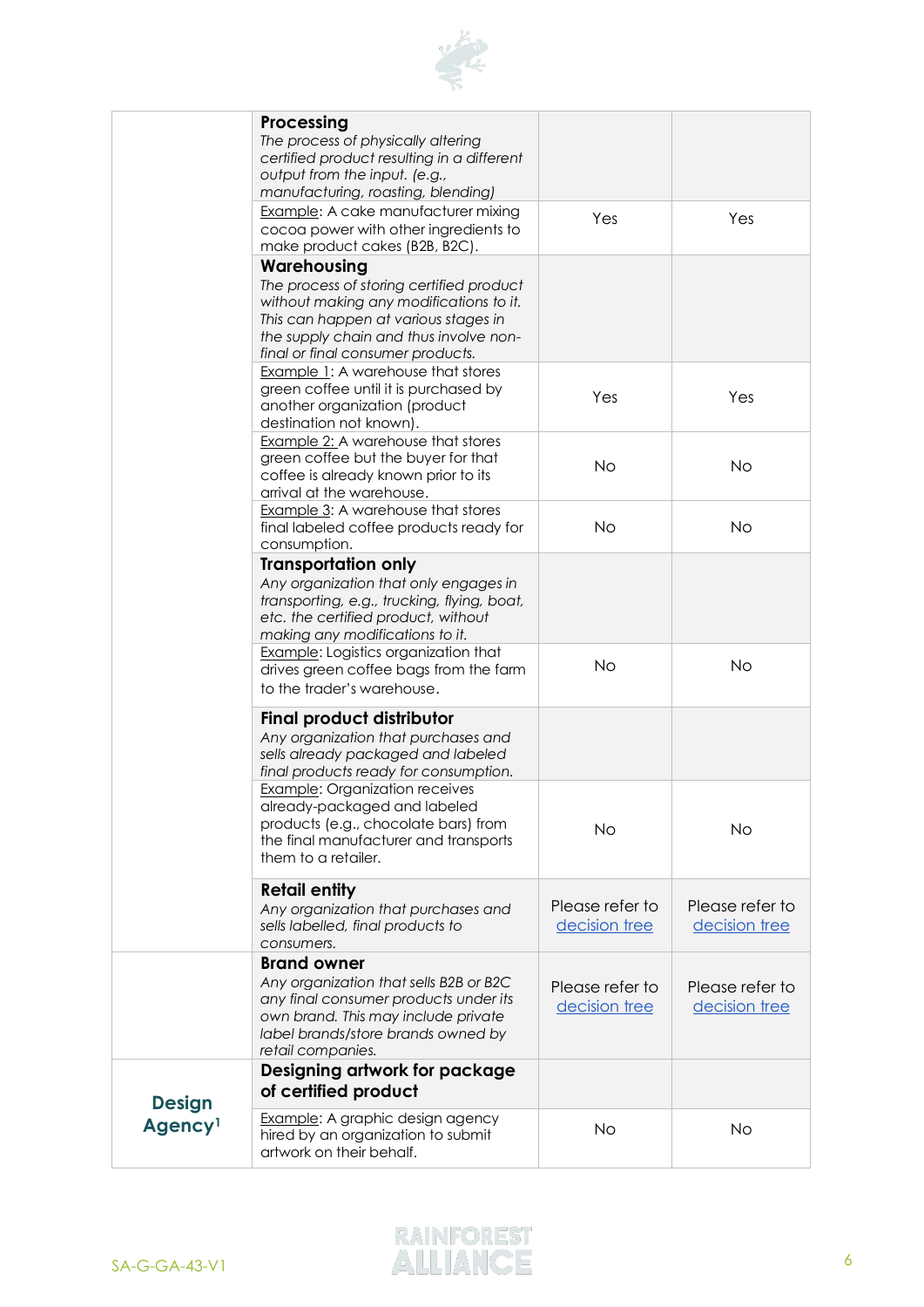

<sup>1</sup> If a design agency wishes to submit trademark requests on behalf of another organization, it will have to be added and linked to the organization's Marketplace 2.0 account. Please note that the organization the design agency will submit for must first register in the Rainforest Alliance Certification Platform for our Rainforest Alliance 2020 Certification Program. Then, a new Rainforest Alliance account for the organization will be automatically created on Marketplace and the design agency will be able to be added.

## <span id="page-6-0"></span>**2. TYPES OF CERTIFICATION: FARM AND SUPPLY CHAIN**

Certified organizations can be organizations that perform farming activities and/or supply chain activities. Any organization that is certified in the Rainforest Alliance Certification Program and holds a valid certificate is called a certificate holder (CH).

- Any organization that performs **farming activities** is considered a **farm** certificate holder (CH), – whether they also perform other supply chain activities such as processing etc.
- Any organization that does **not perform any farming activities but** takes legal and/or physical possession of certified volumes throughout the supply chain is considered a **supply chain** certificate holder (CH).

#### *Farm Certification*

Any organization that performs **farming activities** is considered a **farm** CH. If the organization has several sites, some of which engage in farming, and some in processing or other activities, the organization is always considered a farm CH because their activities include farming.

| <b>Farm CHs</b>            |                                                                                                                                                                                                                                                           |  |
|----------------------------|-----------------------------------------------------------------------------------------------------------------------------------------------------------------------------------------------------------------------------------------------------------|--|
| Farm scope, single farm    | A single farm that owns or manages one farm location with<br>an independent organizational structure, whereby<br>management and all activities take place at a single<br>physical location.                                                               |  |
| Farm scope, group of farms | A group of organized farms (group members) that<br>implements a common management system. The group<br>can be organized as an association or cooperative or be<br>managed by a farm or other supply chain actor such as an<br>exporter or another entity. |  |
| Farm scope, multi-farm     | Two or more farm locations owned or rented by one entity<br>whose operations and farming practices are managed<br>centrally, regardless of certification.                                                                                                 |  |

The table below provides the definitions of the different types of farm CHs:

An organization that is processing product *for* a farm must be certified. There are two options to get certified:

- *a)* The organization is included in the farm certification. This means that the farm CH adds the processing organization as a site to its certification scope. In this case the farm CH takes responsibility for the compliance of the processing site with all applicable requirements (In this case the organization applies for farm certification).
- **b)** The processing organization can get its own certification and would therefore have to register separately. The responsibility for compliance with the applicable requirements is then solely with that organization (In this case, the processing organization applies for supply chain certification- see below).

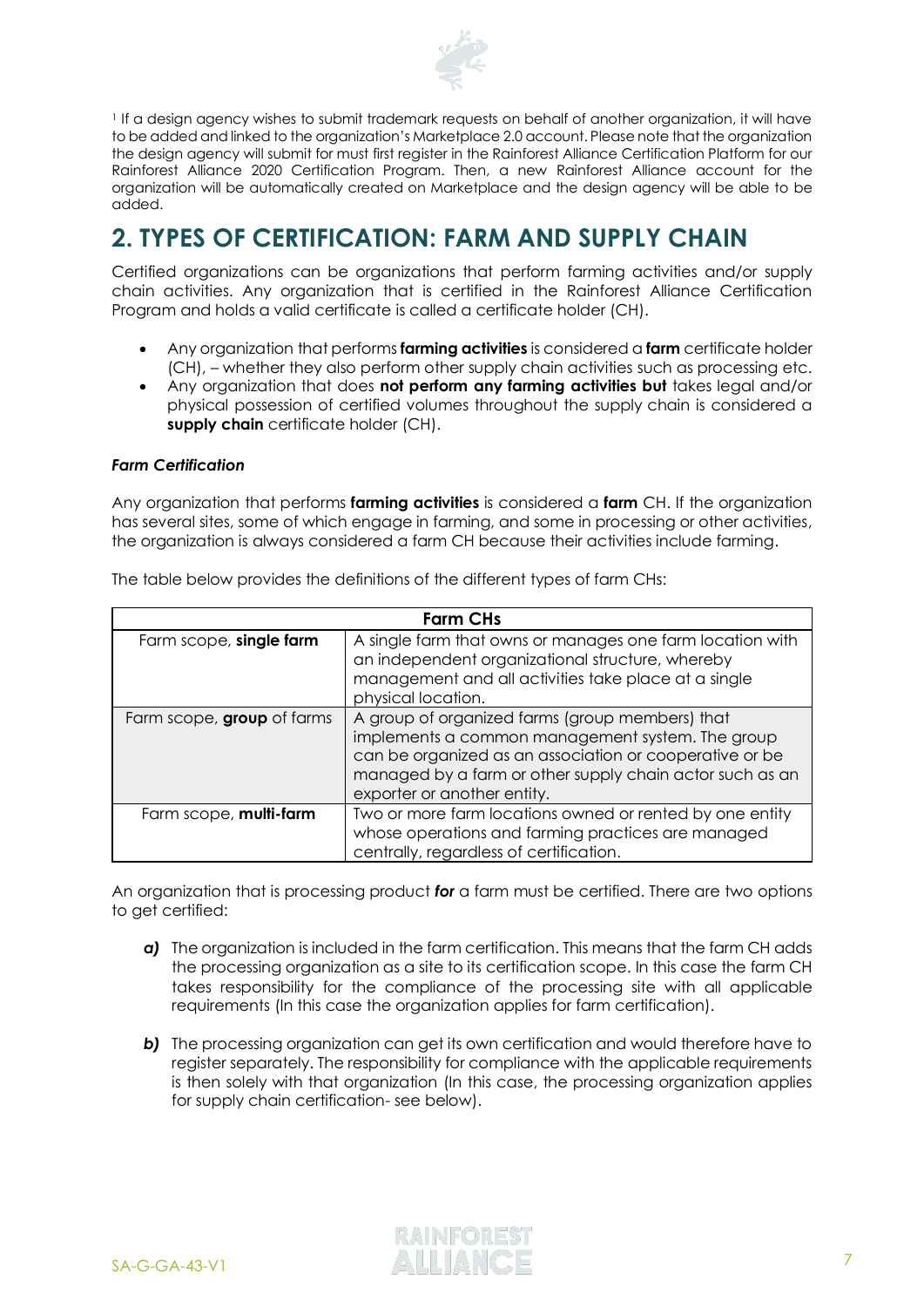

#### *Supply Chain Certification*

Any organization that does **not perform any farming activities** is considered a **supply chain** CH. Supply chain certification will apply to any organization/actor taking legal and/or physical possession of certified volumes throughout the supply chain, starting with the first actor legally owning (i.e. purchasing) the certified volume after a farm CH.

The table below provides the definitions of the different types of supply chain CHs:

| <b>Supply Chain CHs</b>            |                                                                                                                                                                                               |  |
|------------------------------------|-----------------------------------------------------------------------------------------------------------------------------------------------------------------------------------------------|--|
| Supply chain scope, single<br>site | An organization that does not have farming in the scope of<br>its Rainforest Alliance certification and has an identified<br>central location that is the only site within the operation.     |  |
| Supply chain scope, multi-<br>site | An organization that does not have farming in the scope of<br>its Rainforest Alliance certification and has an identified<br>central location under which one or more sites are<br>operating. |  |

## <span id="page-7-0"></span>**3. CERTIFICATION SCOPE**

The Certification Scope of an organization refers to the crops, activities, sites, and entities a CH wishes to certify. If the organization is in scope of certification, it needs to register in the RACP and provide information on all crops, activities, sites, and entities that are to be certified to define the organization's certification scope. The certification scope determines which farm and/or supply chain requirements of the 2020 Rainforest Alliance Standard are applicable.

## <span id="page-7-1"></span>**4. WHICH ENTITIES CAN BE INCLUDED IN THE CERTIFICATION SCOPE?**

An organization can include different entities in their certification scope. The types of entities that can be included in a CH's certification scope are:

The CH is responsible for ensuring the compliance with all applicable requirements with the 2020 Rainforest Alliance Standard and 2020 Certification and Auditing Rules for all entities included in their certification scope [\(2020 Certification and Auditing Rules, Rule 1.1.8\)](https://www.rainforest-alliance.org/resource-item/2020-certification-and-auditing-rules/). This means that the CH's central administrator will be required to take full responsibility for registering all relevant sites, subcontractors, farms, intermediaries and service providers in their RACP account and ensuring their compliance with the applicable requirements. In this case these entities are not required to register or get certified separately.

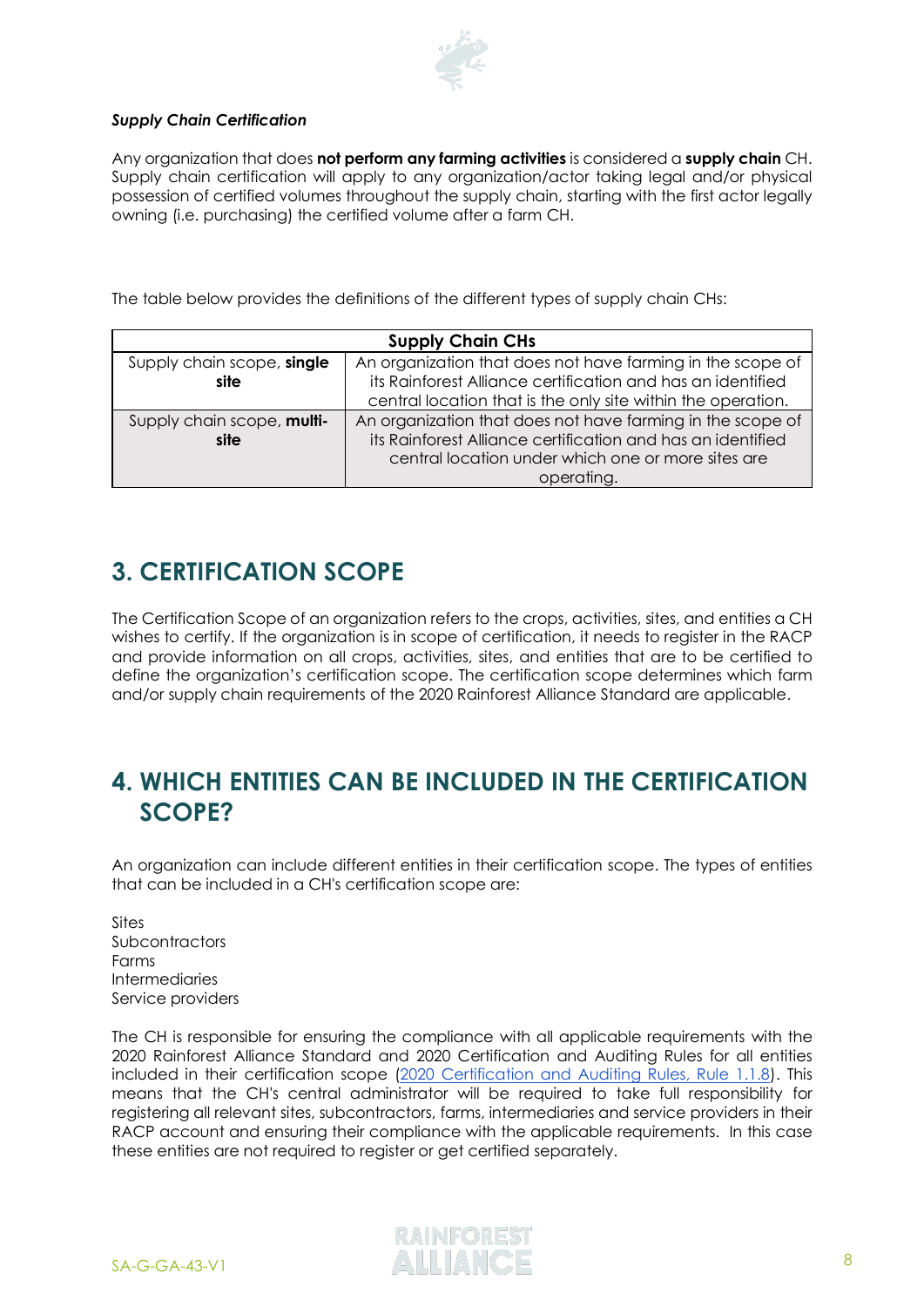

#### <span id="page-8-0"></span>**4.1.SITES**

If an organization has an identified central location with one or more sites operating underneath (also referred to as multi-site), all the sites can be registered in one account in the RACP. This means that the different sites will not have to reaister individually or ao through a separate registration process. In this case the multi-site administrator must add each individual site as an entity within the organizational profile of the registered organization in the RACP.

It is important to note, that for a multi-site certification (at supply chain level) only sites falling in the [same geographical region](https://www.rainforest-alliance.org/business/geographical-scopes-rainforest-alliance-2020-certification-program/) can be included in the same certification scope. For example, a site in the United States cannot be included in the certification scope of a multisite with only sites located in Europe. The verification level is calculated for each individual site using a Supply Chain Risk Assessment (SCRA). Based on the results of the SCRA, each site will either receive an endorsement or will be required to undergo an audit to finish the certification procedure.



#### <span id="page-8-1"></span>**4.2.SUBCONTRACTORS**

Subcontractors (se[e definition\)](https://www.rainforest-alliance.org/resource-item/annex-1-glossary/) can either

- a) be included in the certification scope of one or several CHs or
- b) obtain their own certificate.

Example: A packer receiving green coffee in jute bags, re-opening them to put the green coffee into bigger bags. In this case, the packer could decide to either a) be included in the certification scope of each of the CHs it is contracted by, or b) obtain its own certificate.

#### **Option a: The subcontractor is included in the certification scope of one or several CHs.**

The subcontractor does not need to register and become certified individually. They only need to be included in the certification account in the RACP of the CH(s) who contract them. In this case the subcontractor will be certified as part of the CH(s)' certificate but will not receive its own certificate.

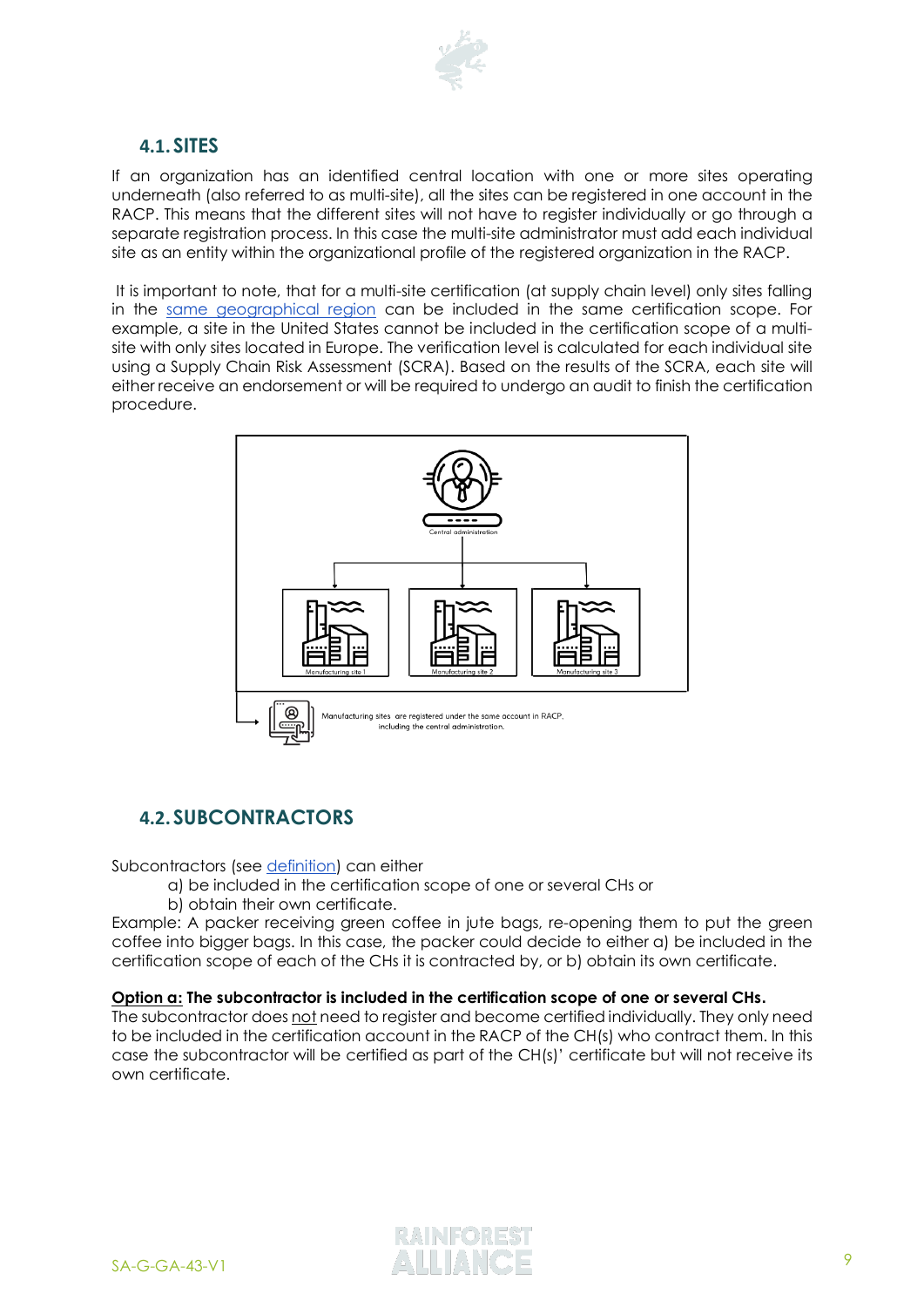

#### **Subcontractor included in the certification scope of one CH:**



#### **Subcontractor included in the certification scope of several CHs:**



#### **Option b: The subcontractor obtains individual certification**

A subcontractor may choose to get certified individually by registering in the RACP and defining its certification scope based on the activities it performs. This means the subcontractor will also have to go through the registration independently, receive its own certification account, and obtain its own certificate. Certain transaction responsibilities may also apply. Since the subcontractor is independently certified under the Rainforest Alliance Certification Program, it does not need to be included in the certification scope of any CH it offers services to. This option is recommended for subcontractors that perform activities for several CHs, since it can reduce the number of audits they are required to undergo.

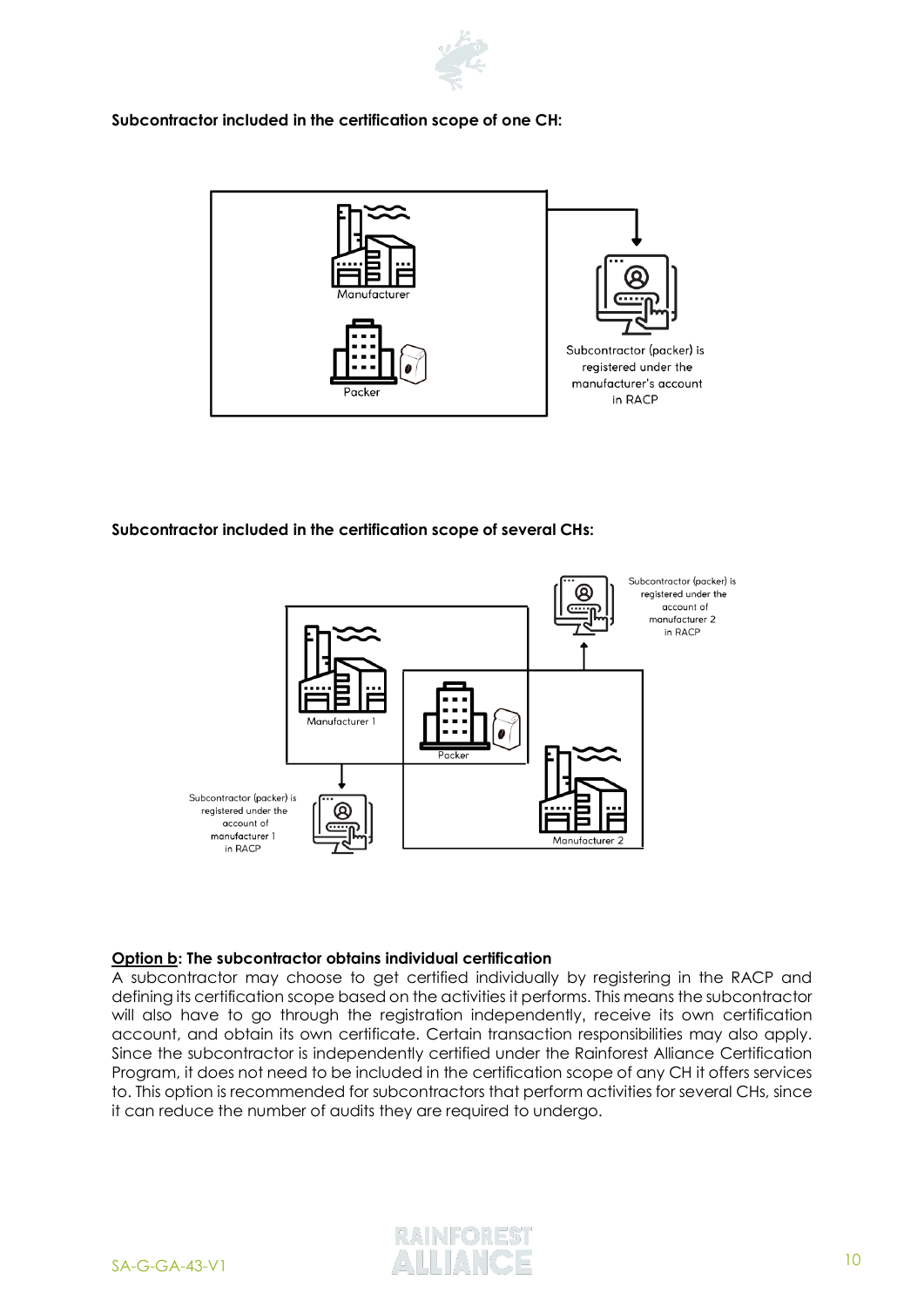



#### <span id="page-10-0"></span>**4.3. FARMS**

For a definition of what entails a farm organization, please see [here.](https://www.rainforest-alliance.org/resource-item/annex-1-glossary/)

Entities that can be included by a farm CH are all entities mentioned under section A, B, D and E.

#### <span id="page-10-1"></span>**4.4.INTERMEDIARY**

**i**Intermediaries (see [definition\)](https://www.rainforest-alliance.org/resource-item/annex-1-glossary/) can only be part of farm certification and can be included in the certification scope of one or several farm CHs. Example: Small traders such as "pisteurs" in Cote d'Ivoire or "manavs" in Turkey, who source from different producers to supply farm CHs. In this case, the intermediary (e.g., a pisteur in Cote d'Ivoire) only needs to be covered by the certification of the farm CH/CHs and does not need to register and become certified individually.